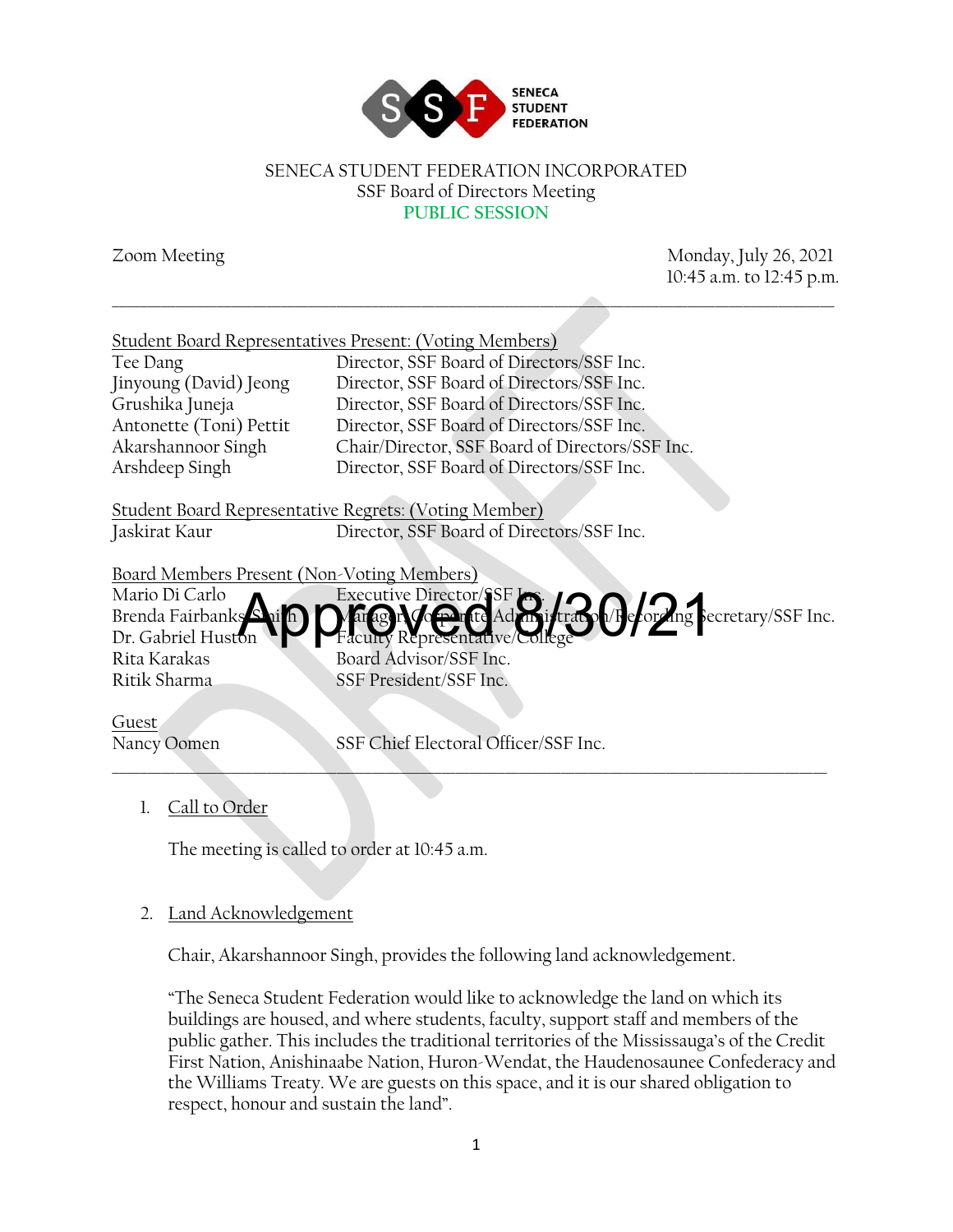## 3. Announcements/Chair Opening Remarks

- Nancy Oomen, SSF Chief Electoral Officer, is welcomed to the meeting
- Board development training is being planned
- A Board Finance Committee is being created to review SSF financials

# 4. Acceptance of Agenda

It was MOVED by Grushika Juneja, and SECONDED by Toni Pettit, "that the SSF Board of Directors Public Session Meeting Agenda for Monday, July 26, 2021 be accepted as presented".

# C A R R I E D

5. Conflict of Interest

None declared.

6. Acceptance of SSF Board of Directors Public Session Meeting Minutes from Monday, June 21, 2021

It was MOVED by David Jeong, and SECONDED by Arshdeep Singh, "that the SSF Board of Directors Public Session Mesting Minutes from Monday, June 21, 2021 be accepted *i* C A R R I E D **Atproved 8/30/212** 

7. Chief Electoral Officer Report/Recommendations

Nancy Oomen's CEO Report/Recommendations was provided to members at the last Board meeting and again prior to today's meeting. As well, Mario Di Carlo provided additional and detailed supporting documents regarding each of the three recommendations (including motions and background/supporting information) which were first discussed at the June 21, 2021 Board meeting. At today's meeting, each recommendation will be dealt with individually.

a) Change to Election Policy – Allow Campaigning During Voting Days

Mario shares his screen. Discussion takes place.

It was MOVED by Grushika Juneja, and SECONDED by David Jeong, "to amend the Election Policy to allow campaigning on voting days". C A R R I E D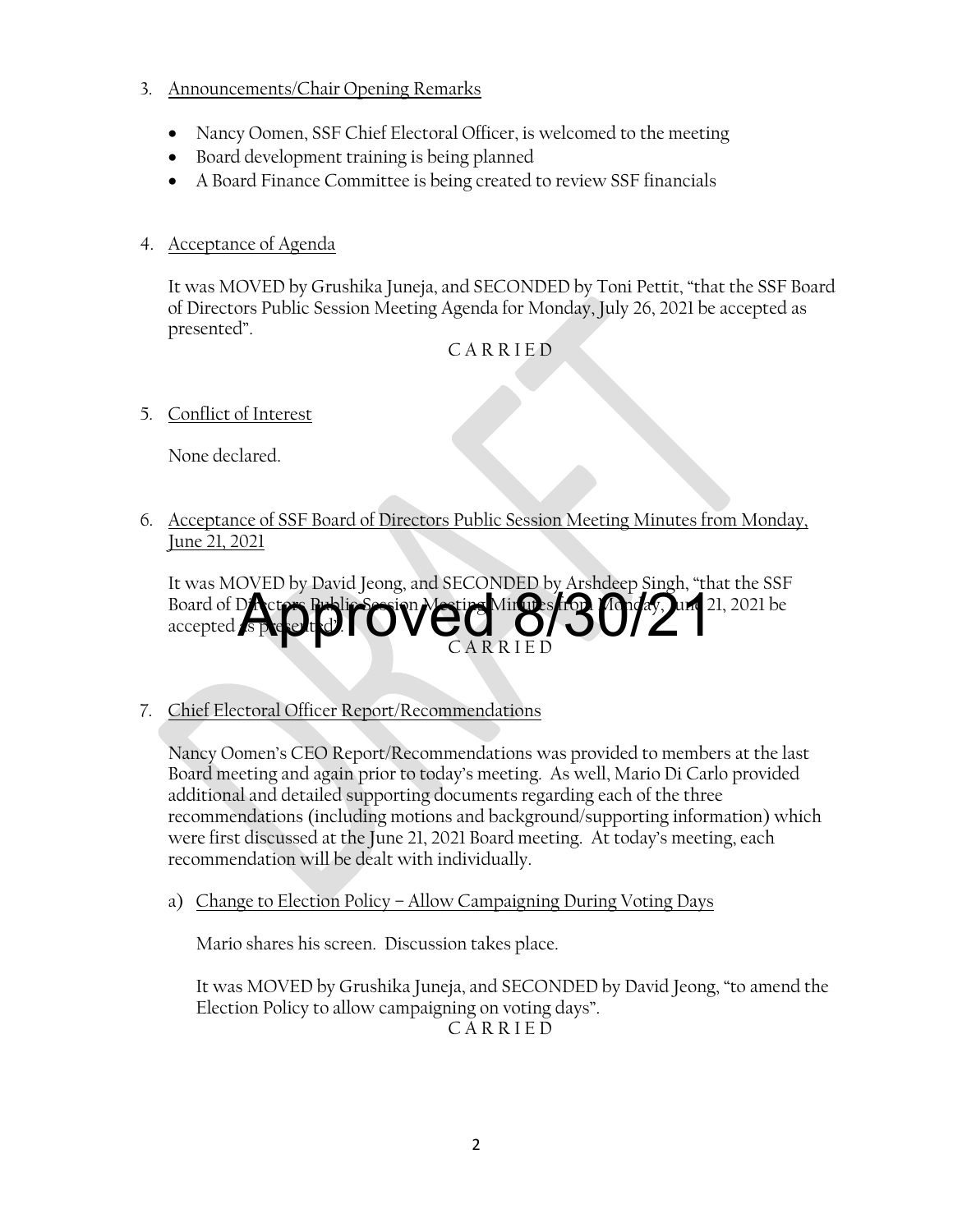## b) Change to Election Policy 5 (f)

Mario shares his screen. Discussion takes place.

It was MOVED by Arshdeep Singh, and SECONDED by Grushika Juneja, "to change section 5 f) of the SSF Election Policy to read:

Within five (5) business days after the close of the campaign period, all candidates must submit to the E.O. either:

- i) All election expense claims, or
- ii) A declaration of no election expenses

Failure to submit either, or falsifying a declaration, will result in the candidate being disqualified".

## C A R R I E D

c) Change to Election Policy – Early nomination period for President and VP Positions

Mario shares his screen. Discussion takes place.

It was MOVED by Tee Dang, and SECONDED by David Jeong, "to add an early nomination period for current qualified LBC members for the President position, and for qualified LBC and Board members for the Vice President positions. Further, if there are no qualified candidates for either of the positions through the early<br>nomine in positions, it also also also be the preparal students nomin**ation period proces), the begitions are solbe made open to all students meeting** the remaining qualifications requirements" C A R R I E D

The policy will be edited to reflect the above changes and will be brought back to the Board. The revised policy will then be included in the existing SSF Election Training Kit.

It was MOVED by Grushika Juneja, and SECONDED by Toni Pettit, "to amend the agenda and move item #10 (Important Dates – SSF By-election Dates 2021) to the next item". C A R R I E D

8. Important Dates - SSF By-election Dates 2021

It was MOVED by Grushika Juneja, and SECONDED by Tee Dang, "to accept the proposed SSF By-election dates of October 13 & 14, 2021 as presented". C A R R I E D

*Nancy Oomen leaves meeting at 11:36 a.m. The Board will take a five minute break and reconvene at 11:42 a.m.*